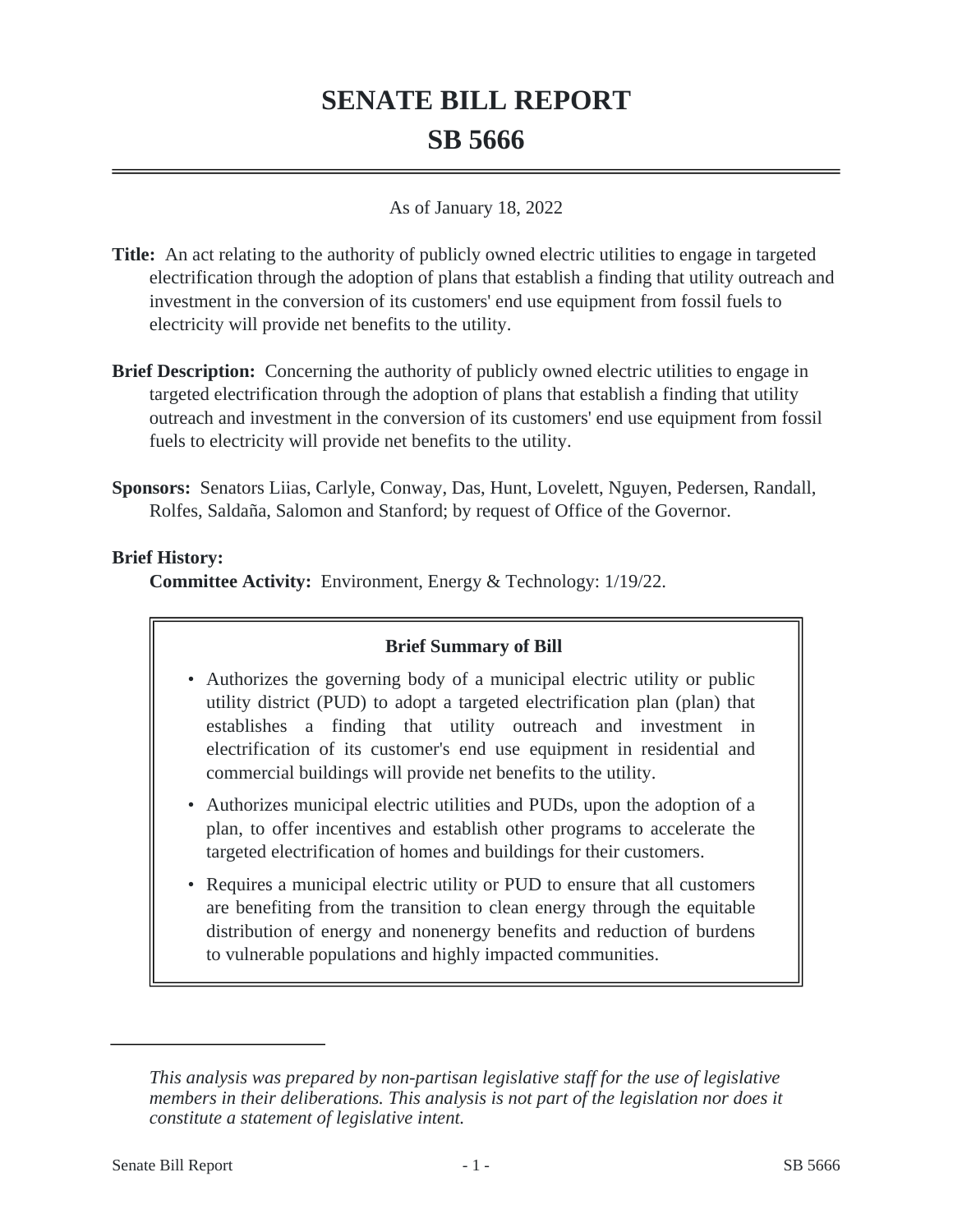## **SENATE COMMITTEE ON ENVIRONMENT, ENERGY & TECHNOLOGY**

**Staff:** Kimberly Cushing (786-7421)

**Background:** Municipal Electric Utilities and Public Utility Districts. Municipal electric utilities (municipal utilities) in Washington are authorized to provide residents with gas, electricity, water, and other services that are charged by rates or fixed prices. Public utility districts (PUDs) are a type of special purpose district authorized to provide electricity, water and sewer services, and telecommunications services. A PUD is governed by a board of either three or five elected commissioners.

Transportation Electrification. The governing body of a municipal utility or PUD may adopt an electrification of transportation plan that, at a minimum, establishes a finding that utility outreach and investment in the electrification of transportation infrastructure does not increase net costs to ratepayers in excess of 0.25 percent.

Upon making a net cost determination, a municipal utility or PUD may offer incentive programs in transportation electrification for its customers, including the promotion of electric vehicle adoption and advertising programs that promote the utility's services, incentives, or rebates.

Emissions Plans and Greenhouse Gas Emissions Mitigation. In 2007, the Legislature granted municipal utilities and PUDs the authority to develop a plan to reduce their greenhouse gas (GHG) emissions, including a plan to achieve no-net emissions from all GHG sources that the utility owns, leases, uses, contracts for, or otherwise controls.

The municipal utilities and PUDs were also authorized, as part of the utility operation, to mitigate the environmental impacts of their operations and any power purchases. Mitigation may include all GHG mitigation mechanisms recognized by an independent, qualified organization with proven experience in emission mitigation activities.

**Summary of Bill:** Targeted Electrification. The Legislature finds, in addition to GHG offset contracts, credits, and other GHG mitigation efforts, targeted electrification is a recognized utility purpose that confers a direct benefit on the utility's ratepayers. A municipal utility or PUD may, as part of its utility operation, mitigate the environmental impacts of its operation, including implementing targeted electrification programs that result in quantifiable and verifiable reductions in GHG emissions from homes and buildings located in the municipal utility or PUD's service territory. A municipal utility or PUD may promote and advertise a GHG emissions mitigation program to its ratepayers.

Targeted Electrification Plans. The governing authority of a municipal utility or PUD may adopt a targeted electrification plan (plan) that establishes a finding that utility outreach and investment in electrification of its customer's end use equipment in residential and commercial buildings will provide net benefits to the utility. A plan must identify options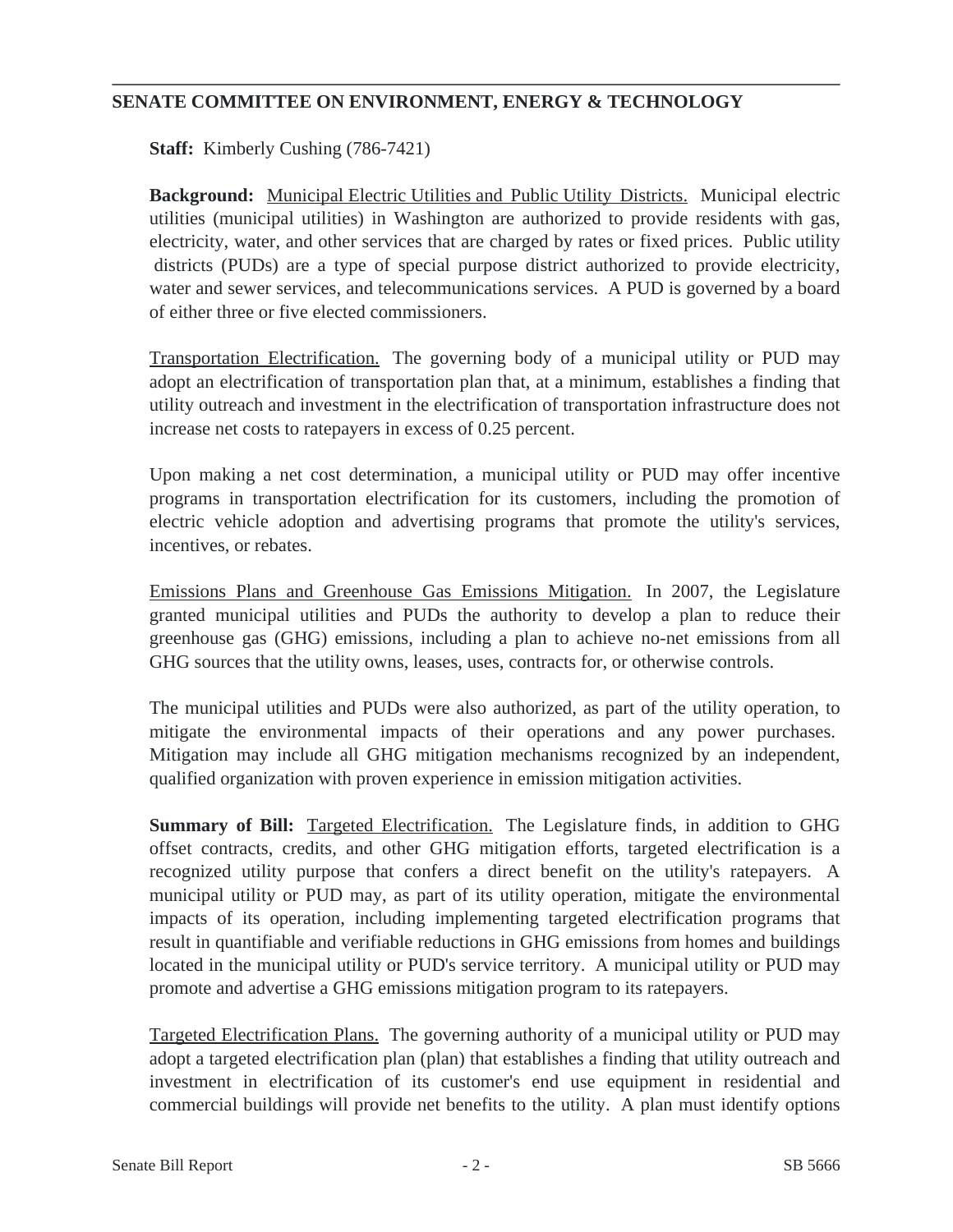and program schedules for the targeted electrification of various energy end uses or energy sources.

Targeted electrification is defined as the conversion to electricity from a fossil fuel or wood of an energy end use or energy source in a way that provides a net benefit to the utility consistent with its plan.

Prior to adopting a plan, the governing authority of a municipal utility or PUD must request public comment on the development of the plan. The governing authority must also determine the sum of the benefits of a targeted electrification option equals or exceeds the sum of its costs. This includes differentiating the level of benefits and costs accrued to lowincome customers, highly impacted communities, and vulnerable populations in the utility's service area.

The benefits of targeted electrification considered by a municipal utility or PUD may include, but are not limited to, system impacts as well as:

- utility revenue from increased retail load from targeted electrification;
- distribution and transmission system efficiencies resulting from demand response or other load management opportunities associated with increased retail load;
- system reliability improvements;
- indoor and outdoor air quality benefits to existing and new project utility customers;
- reductions in greenhouse gas emissions from existing and new project utility customers; and
- public health benefits, such as resilience to extreme heat and wildfire smoke for lowincome customers, highly impacted communities, and vulnerable populations.

The costs of targeted electrification considered by a municipal utility or PUD must include, but are not limited to:

- the electricity, which must be demonstrated to have a lower GHG emissions profile that directly use natural gas or any other resources used to serve or offset the increased retail load from targeted electrification;
- any upgrades to the utility's distribution or transmission system or load management practices and equipment made necessary by the increased retail load; and
- the cost of the incentives, advertising, or other inducements used to encourage customers to electrify an energy end use currently served by a different fuel source.

Upon adopting a plan, a municipal utility or PUD may offer incentives and establish other programs to accelerate the targeted electrification of homes and buildings for its customers. These incentive and programs may include the promotion of electrically powered equipment, advertising targeted electrification programs and projects, educational programs, and customer incentives or rebates.

A municipal utility or PUD offering these incentives and programs must prioritize service to vulnerable populations and highly impacted communities in the utility's service area. A